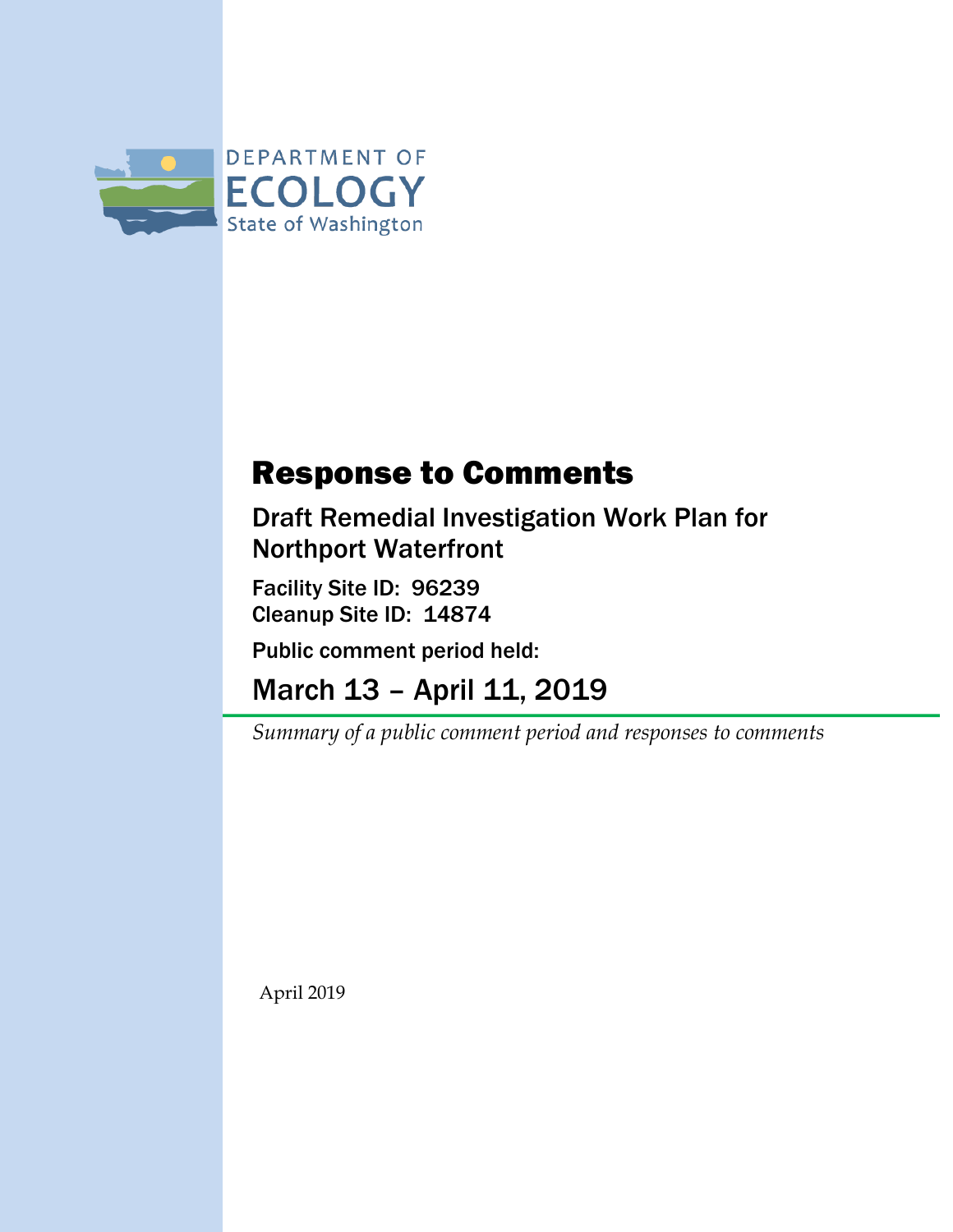## **Publication and Contact Information**

This document is available on the Washington State Department of Ecology's website at [https://fortress.wa.gov/ecy/gsp/CleanupSiteDocuments.aspx?csid=14874.](https://fortress.wa.gov/ecy/gsp/CleanupSiteDocuments.aspx?csid=14874)

### **Contacts**

Toxics Cleanup Program, Eastern Region 4601 North Monroe Street Spokane, WA 99205

Huckleberry Palmer, Site Manager 509-329-3433, [huckleberry.palmer@ecy.wa.gov](mailto:huckleberry.palmer@ecy.wa.gov)

Erika Bronson, Public Involvement Coordinator 509-329-3546, [erika.bronson@ecy.wa.gov](mailto:erika.bronson@ecy.wa.gov)

Washington State Department of Ecology - [ecology.wa.gov](https://ecology.wa.gov/)

| • Eastern Regional Office, Spokane    | 509-329-3400 |
|---------------------------------------|--------------|
| • Headquarters, Lacey                 | 360-407-6000 |
| • Northwest Regional Office, Bellevue | 425-649-7000 |
| • Southwest Regional Office, Lacey    | 360-407-6300 |
| • Central Regional Office, Yakima     | 509-575-2490 |

### **Special accommodations**

To request materials in a format for the visually impaired, visit https://ecology.wa.gov/accessibility, call Ecology at 509-329-3546, Relay Service 711, or TTY 877-833-6341.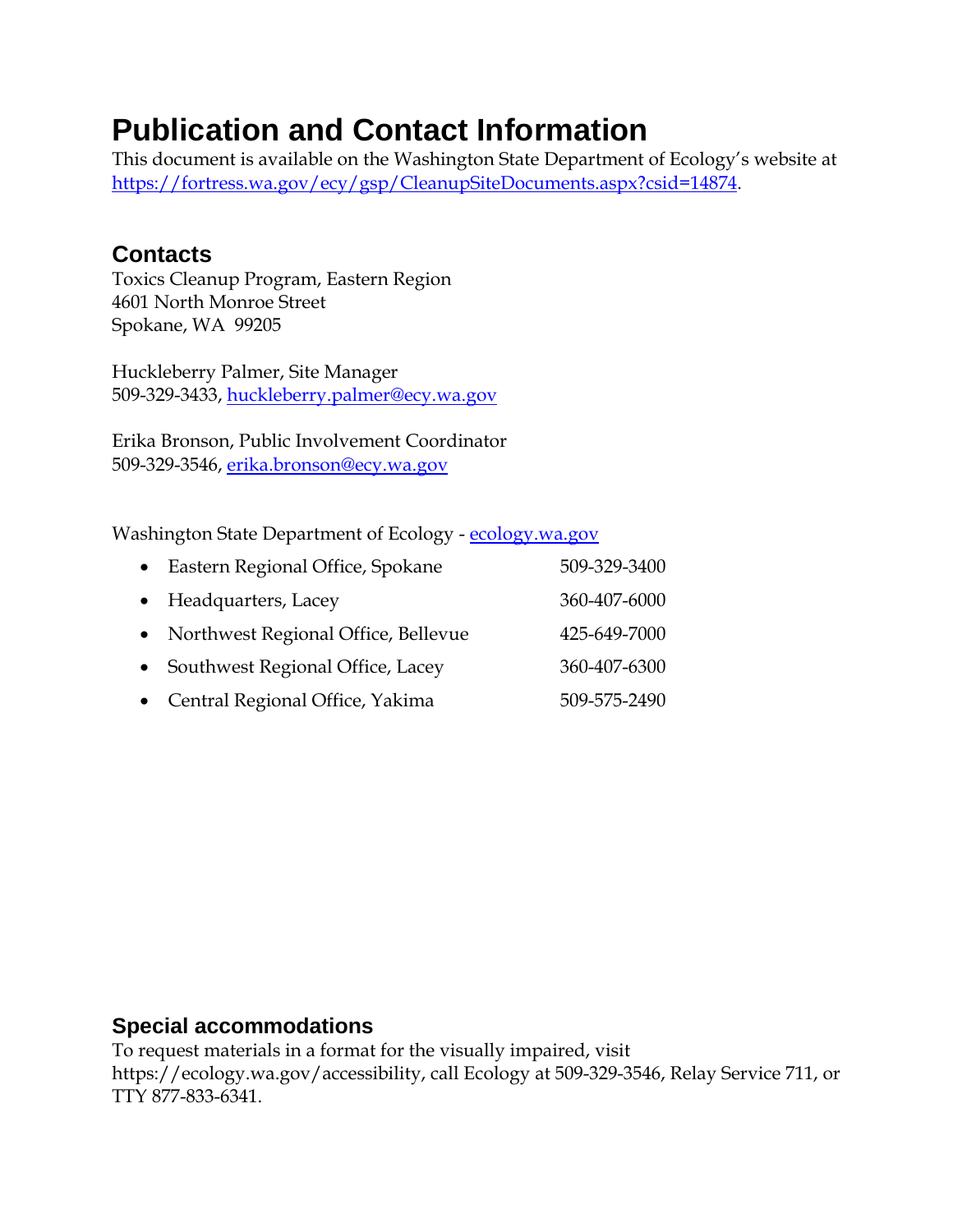# **Toxics Cleanup in Washington State**

Accidental spills of dangerous materials and past business practices have contaminated land and water throughout the state. The Washington State Department of Ecology (Ecology) Toxics Cleanup Program works to remedy these situations, which range from cleaning up contamination from leaking underground storage tanks, to large, complex projects requiring engineered solutions.

Contaminated sites in Washington State are cleaned up under the Model Toxics Control Act (MTCA, [Chapter 173-340 Washington Administrative Code](http://apps.leg.wa.gov/WAC/default.aspx?cite=173-340)<sup>[1](#page-2-0)</sup>), a citizen-mandated law passed in 1989. This law sets standards to ensure toxics cleanup protects human health and the environment and includes opportunities for public input.

# **Public Comment Period Summary**

Ecology held a comment period from March 13 through April 11, 2019, for the draft *[Remedial Investigation Work Plan](https://fortress.wa.gov/ecy/gsp/DocViewer.ashx?did=81002)*[2](#page-2-1) for the Northport Waterfront cleanup site. Draft State Environmental Policy Act (SEPA) documents completed to determine whether the investigative activities would adversely affect people or the environment were available for public comment from March 13 through March 26, 2019.

Ecology appreciates the comments we received from two people, which we address in the Response to Comments section that begins on page 2. After considering the comments, Ecology has made the draft work plan final without further changes.

# **Northport Waterfront Background**

Ecology is directing and funding an investigation and evaluation of cleanup options of smelter-related metals contamination on Northport's City Park and boat launch waterfront area. The site includes all permanently and seasonally exposed areas of the Columbia River bank and shore directly next to the Northport City Park and boat launch.

The Le Roi Smelter, which treated copper ores between 1901 and 1911, and lead ores between 1916 and 1921, was located just south of the Northport waterfront. Le Roi Smelter operations deposited clinker and granular slag wastes on the waterfront. The area remains polluted by smelter wastes that were dumped and dispersed along the shore. Our goal is to assess options for protecting people and restoring the environment next to the City Park.

The investigation included collecting soil samples from 25 locations along the shore and hillside leading up to the City Park and digging 16 test pits four feet deep by four feet

<span id="page-2-0"></span> <sup>1</sup> http://apps.leg.wa.gov/WAC/default.aspx?cite=173-340

<span id="page-2-1"></span><sup>2</sup> https://fortress.wa.gov/ecy/gsp/DocViewer.ashx?did=81002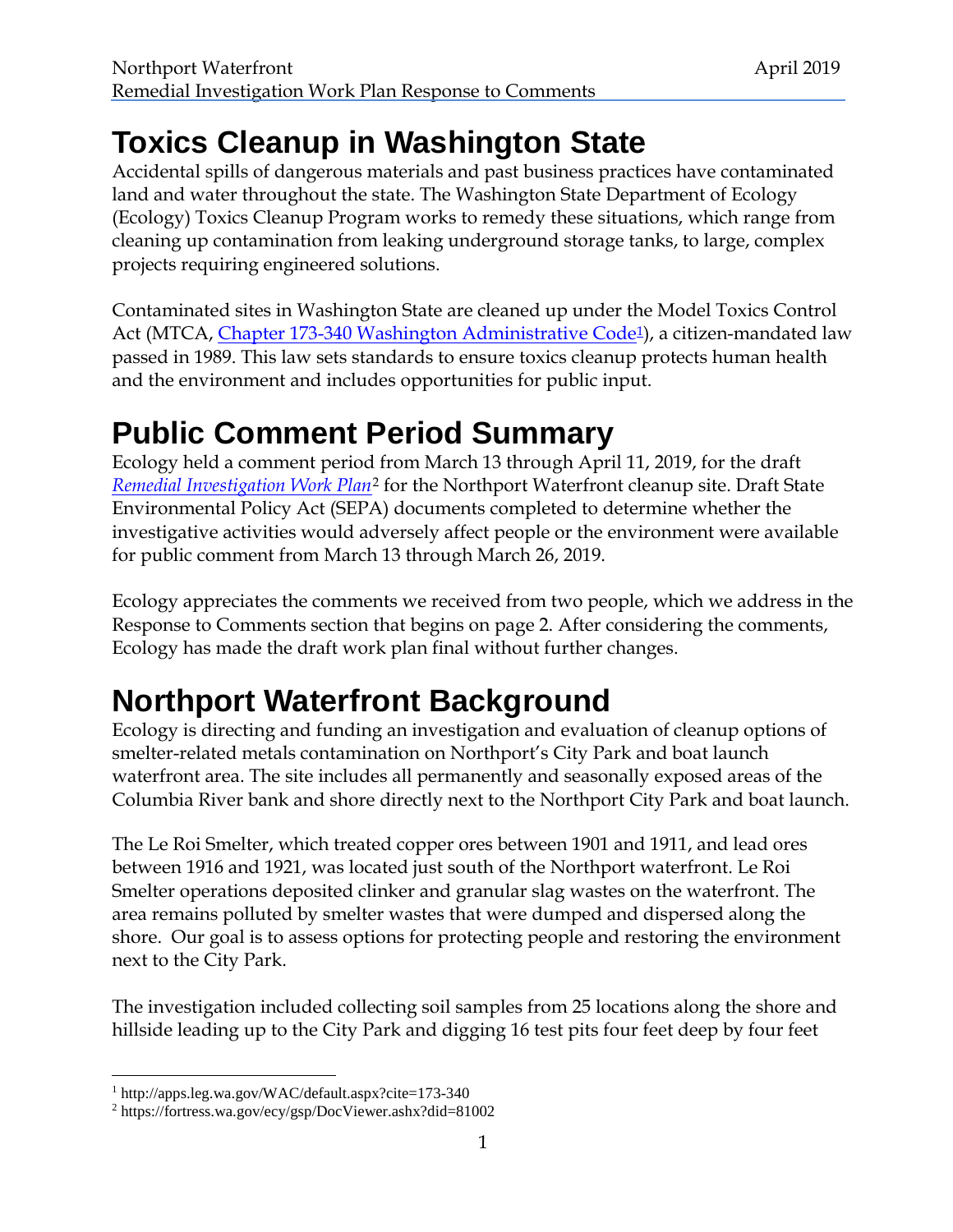wide and long. Direct readings of metals concentrations were also taken from approximately 300 locations using a hand-held device. Using the SEPA checklist, we determined the investigation would not have adverse impacts.

## **Response to Comments**

### **Robert Jackman, April 8 letter, received April 10**

TO-HUCKLEberger Palmor FROM RODERT JECKMAN SubJect-Comments & Question's Re-The Nord WATER FRONT INVESTIGATION. Comments 6 Reguests: 1. I Request A Public henring En This Study do That The Public be folly informed of the STATES ACTIONS & what There Fellow CITIZENS VIEWS ARE. RATHER THAN OUR OPINIONS being SODarted individually & Never Being Shaked openly with The Public Bather Than belong Euried in Some Volumenus GovT, Report? IN ADDITION I Request That The PakeoTas/WA. 8THTE VS. Tock CASE be included IN This Bearing AS IT has MATERIAL Rete vance To Columbia River Valley environmental PROBTEMS CAUSEd by The TECK SMChTER Which INCludes IN PART The PRESENT BER SEDIMENT PORTION OF THIS STUDY. ALTHOUGH WE ARE ANARE OF THE 9th GROUTS FAVORABLE Robert, we have also heard That The Matter of Arg Billotran has not been Bolly Resolved, Since we have been Subject to direct, not secondory TRANSBOUNDARY AIR Pollution from TECK'S SMOLTER WE have EREST CONCERN. Therefor we REQUEST A KNOWLEDGEAble PRESCNTATION, PRESERAbly SPEAN A ROPRESENTATIVE FROM THE ATTY GENERALS OFFICE, 2. I Request Deep Cere Sampling As PART & The MORTHERT WATER FRONT BED SERVINENT SAMPLING OR ADDED TO The INTES-TIGATION SINCE The DRAWDOWN USADON OF OPPORTONITY UNI (Continued) Probably Be closed.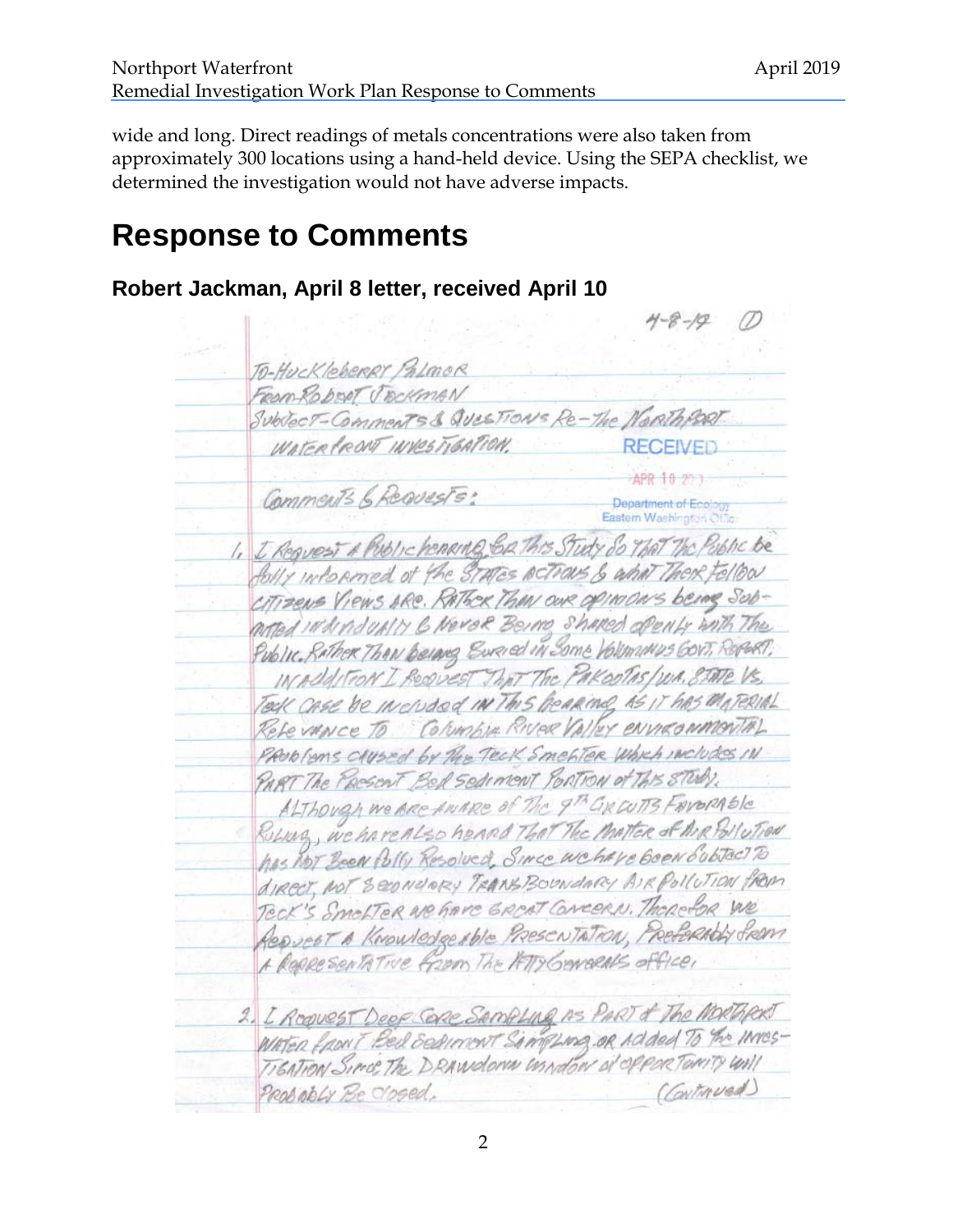NORTHPORT WATER FRONT INVESTIGATION. (2 CONTArvel) The Rensons ARC AS follows: a. Eins has been deposited in the PRESENT INVESTED TION  $STa$ b. Teck (Then common has long mentained That ITS SIAG WAS INSAT AS AS TOKINS WERE SCALED IN A GIAGSIUS SiLICA CONTINO. C. U.S.G.S. CONDECTED Deep CORE SAMPLING IN LAKE RODSCRELT & Found That Tecks' Stag WAS NOT WERT, BUT THAT The TOXINS had Been Released. I Conclude That The Deeper The SING The obder it is & The tengen IT has been Subvected Physical MaiTATIONS Possible MARISSION, OR POSSIbLY AfTER A CONTURGER CANCEPSULA FON ITS CONTENTS SIMPLY BROKE COUNTRE SINCA. d. Thus IT's Potential Toxicity might be A Problem for COMPARTIONS TO COMENT LEVELS NEAR THE SURFACE. A POTENTIAL Toxic Time Bomb For the future. e. AT the PROSENT WE have A LIVE POINTER, TECK, IN GEN-CRAFIONS TO COME TELL MIGHT NOT EXIST. Deep CORE SAMPLING his Mot been done NORTH of LAKE ROOSCAT ESHOULD Be done. 3. The Possibility of Submersed Toxins IN A SubTerANEAN Tomme L Benerath The Former Leper Smelter Which has Access 13 The Colombia River. Serceel years 160 I uns informed That a knope Twine Thought 73 be TOXINS from The Smelter. This was Reported Found by CONADIAN SENDA DIVERS WHO ACCESSED The Tunnel PROM The MUSE ONe of The diverse Told MY INFORCEMENT (CONTU)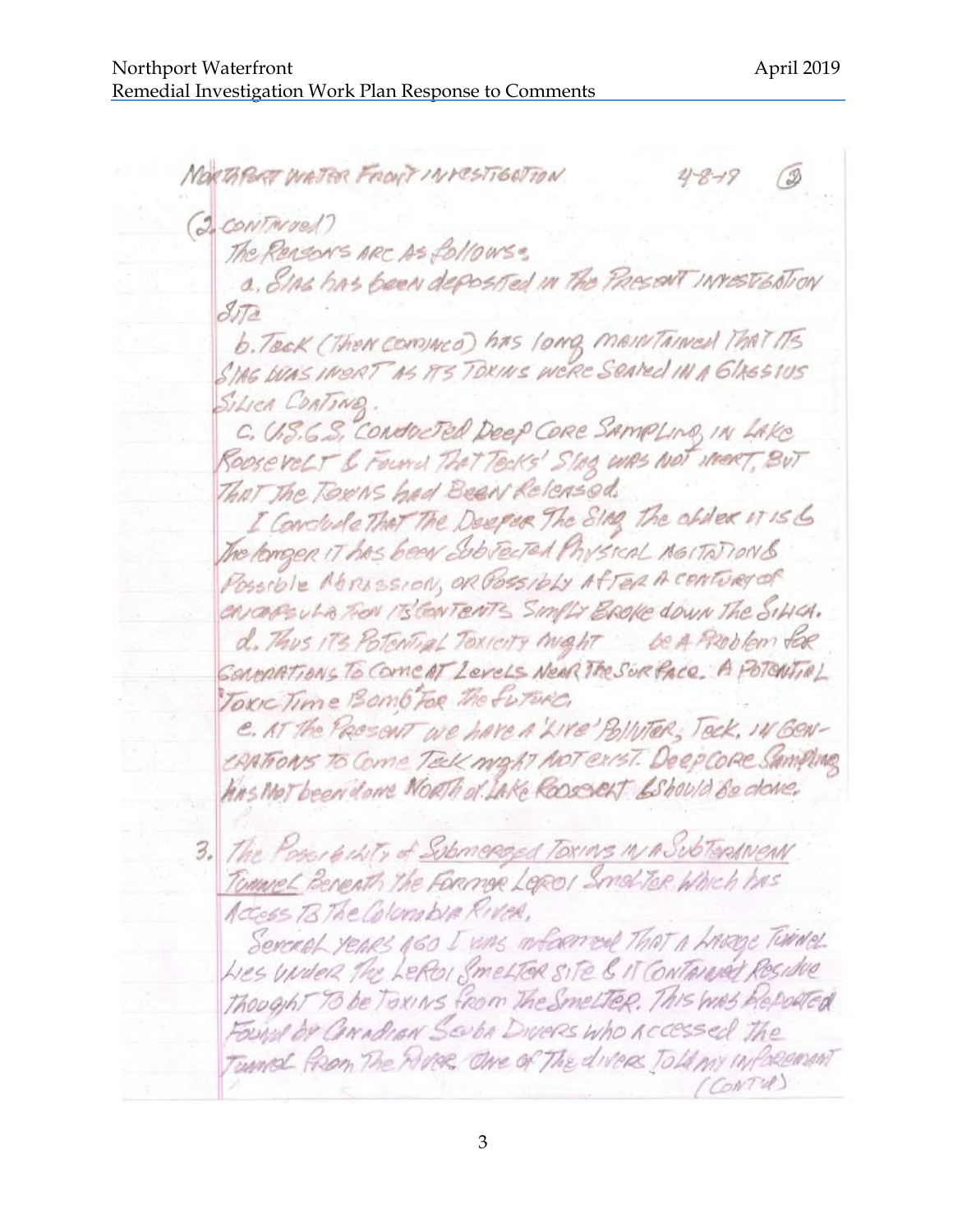NORTHPORT UNITORFRONT IN POSTERTION.  $(3,$  CONT's() of These exclose ance, I attend to LOCATE SAID DIVERS. Without Success, I have NO other INformation on This MATTER, but I feel That SINCE This STUDY IS BEING CONduted on the Smelter SITE IN Offort Should be made To bee if This Tunnel exists & if So does it Contain Toxing THAT COULD EPFECT The RIVER, PERHAPS STATE ARCHIVES REGARDING The LEDEDI, INVOCAN electronic GenR, OR Scuba Drume Coold CONPAM ex/stance. THANKYOU: RODERT JACKMAN NORTHQURT, UM 99157

### **Ecology's response**

1. *Request for a public hearing:* We plan to hold a community meeting later this year, or early next, to present investigation results and begin discussing options for cleanup. A draft remedial investigation report will take several months to prepare and be publicly available later this year. We did not scheduled a public meeting during this comment period because we didn't receive 10 requests and felt we would have more to share once we have preliminary results. Cleanup site managers are available to discuss the project by phone or in person at any time, and we encourage you to contact us with questions or input.

A section of our Upper Columbia River/Lake Roosevelt site web page is dedicated to the ongoing litigation between Washington and the Confederated Tribes of the Colville Reservation versus Teck. Please visit that site for information: [https://fortress.wa.gov/ecy/gsp/Sitepage.aspx?csid=12125#litigation.](https://fortress.wa.gov/ecy/gsp/Sitepage.aspx?csid=12125#litigation)

Ecology agrees, as we expressed in our 2017 report, that air conditions measured in the past combined with our predictions about current conditions do warrant a new monitoring program. We requested that U.S. Environmental Protection Agency (EPA) include that in their ongoing, broader investigation, but they declined.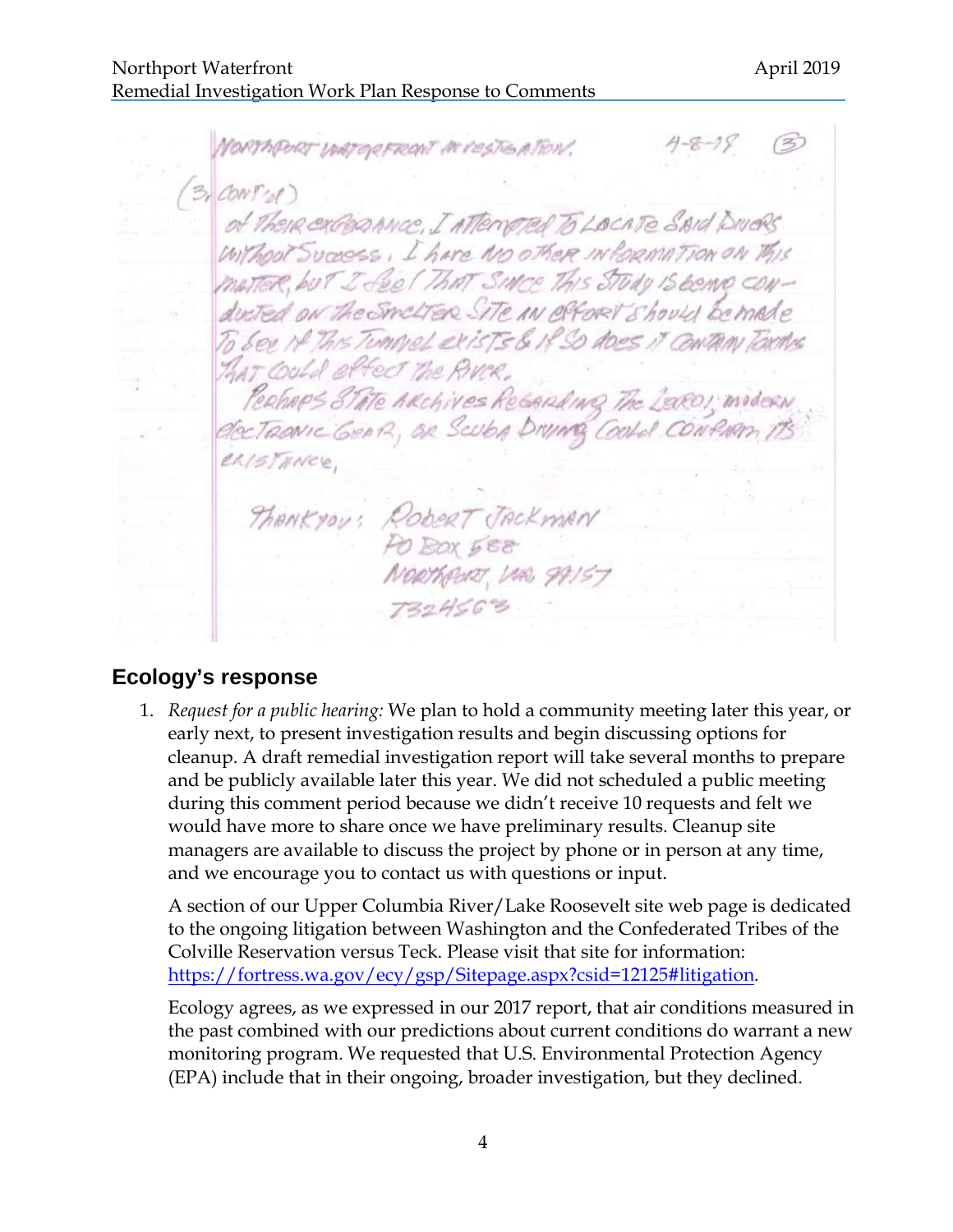#### Northport Waterfront **April 2019** Remedial Investigation Work Plan Response to Comments

- 2. *Request for deep core sampling:* Approximately 25 pits extending to depths of 4 to 5 feet are part of the Northport Waterfront investigation. Based on sediment conditions within the waterfront, results from the test pit samples will allow us to assess contaminant conditions below the surface, which will factor into the resulting cleanup options. Ecology's investigation is separate from the broader EPA studies. The EPA continues to investigate Trail smelter slag and effluent wastes upstream and downstream of Northport. Bulk and dispersed Trail slag wastes in the upper Columbia River remain a public and environmental health concern. Ecology has emphasized and requested that EPA characterize slag deposits below the surface of the riverbed. We agree that slag-enriched sediments and deeper waste deposits are a toxicological concern deserving further investigation by EPA. Deep core sampling previously performed under the direction of the Confederated Tribes of the Colville Reservation showed that large deposits of slag have accumulated in the river upstream of Northport.
- 3. *Concern of a subterranean tunnel into the river from the historic Le Roi smelter operations*: Cleanup of the Le Roi smelter site is finished. Various historic conveyances transported wastes from the facility toward the river, including some underground. Ecology has not encountered nor are we aware of remnant tunnels or current conveyance seepage threats extending out into the river. Using available historic records and accounts, our investigation covers the shoreline area directly associated with historic riverfront discharges. We will investigate contamination in shoreline bank soils nearest to the historic discharge points.